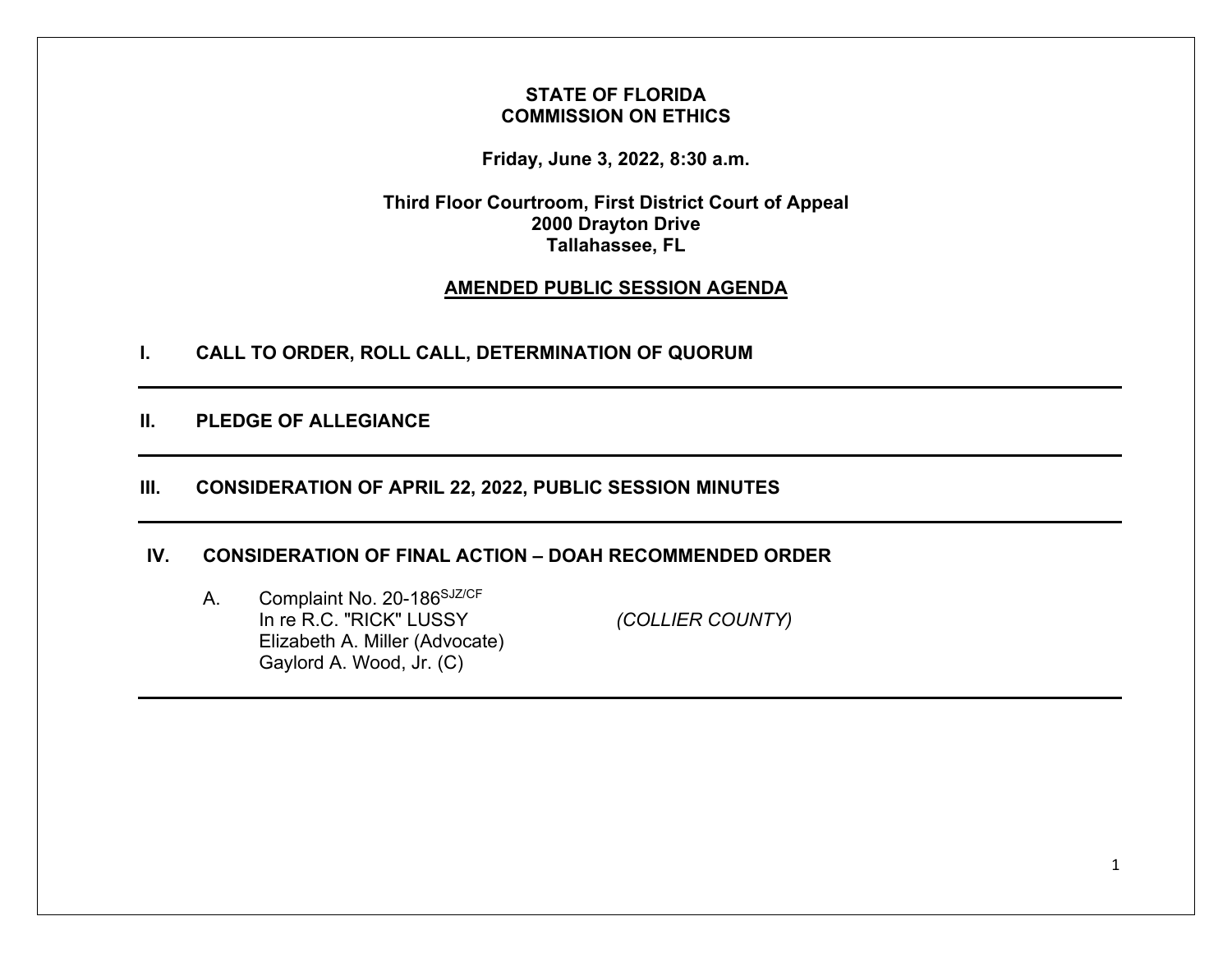## **V. CONSIDERATION OF FINAL ACTION – PRE-PROBABLE CAUSE JOINT STIPULATION**

A. Complaint No. 21-159<sup>SJZ/RDM</sup><br>In re TRACIE DAVIS Melody A. Hadley (Advocate) Atty. Jennifer Blohm (R) David Hodges (C)

*(JACKSONVILLE)* 

## **VI. CONSIDERATION OF ADVISORY OPINION**

**File 2789. CONFLICT OF INTEREST**: DEVELOPMENT COMPANY DONATING LAND TO FLORIDA'S TURNPIKE ENTERPRISESJZ *(FLORIDA'S TURNPIKE ENTERPRISE)* 

## **VII. CONSIDERATION OF FINAL ORDERS RESCINDING FINANCIAL DISCLOSURE FINE**

#### **HEARING**

| Appeal No. | <b>Appellant</b>        | <b>City/County</b>  |     |
|------------|-------------------------|---------------------|-----|
| FD 19-086  | Andre Perez (continued) | <b>Coral Gables</b> | -SG |

## **NO HEARING**

| Appeal No. | <b>Appellant</b>           | <b>City/County</b> |     |
|------------|----------------------------|--------------------|-----|
| FD 19-084  | <b>Faye Cheryl Douglas</b> | Destin             | gps |

#### **VIII. CONSIDERATION OF EXPENDITURES**